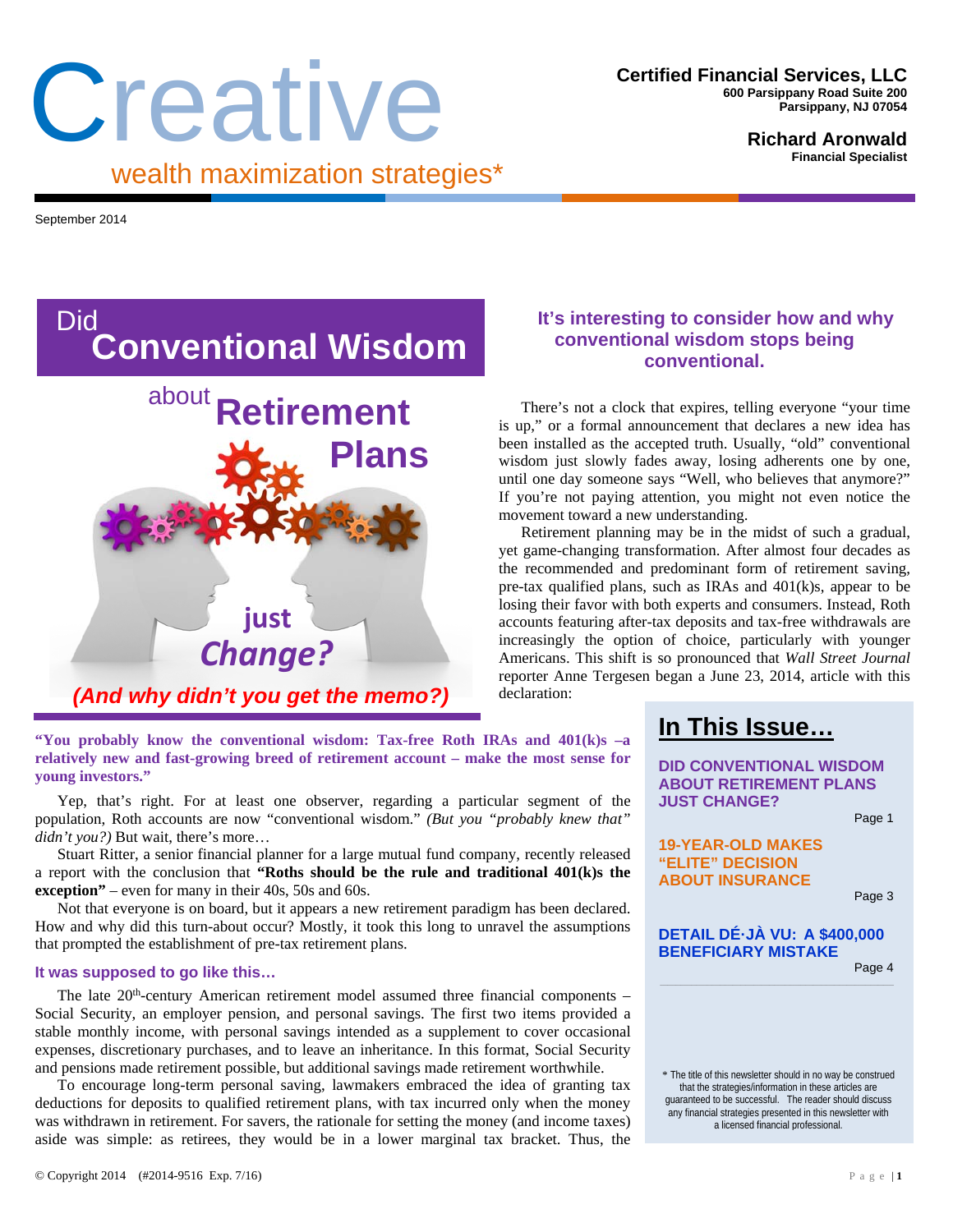tax paid to withdraw the money would be less than the deduction received when the money was deposited.

This assumption about the future of retirement had merit. For most workers, Social Security and pension payments would be a fraction of their working incomes, and might also be partially tax-free. Under the prevailing tax structure (which consisted of upwards of 20 marginal tax brackets), any additional retirement distributions would incur minimal taxation, probably at lower rates compared to one's working years.

#### **Except…**

As Yogi Berra aptly put it, "It's tough to make predictions, especially about the future." In four decades, a lot of things can change. And they have.

**Pensions have disappeared.** For a variety of reasons, company pensions became liabilities for businesses. With the exception of some governmental agencies, most employers have shifted the retirement income responsibility to their employees. Initiated as supplemental income sources, qualified plans are now the *primary* retirement accumulation vehicles – with greater funding requirements.

**Tax rates have decreased (sort of).** In 1975, the highest marginal tax rate was 70%, and there were 25 tax brackets. In 2013, there were seven brackets, with a top rate of 39.6 percent.

Thus, many contributions to pre-tax qualified plans receive a smaller deduction today than 40 years ago.

**Deductions have diminished.** The tradeoff for lower marginal tax rates has been a concurrent decrease in deductions. Four decades ago, personal interest on credit cards was deductible, along with a host of other personal expenses. Today, the principal deductions for most Americans are their dependents and mortgage interest.

#### **Consequently…**

**At lower income levels, there is less** 

**incentive to save in pre-tax plans.** Young households responsible enough to save, may also have mortgages and children – two factors that reduce current taxable income. If the combination of lower income and maximum deductions puts households in one of the lower marginal tax brackets (such as 15%), what is the likelihood they will pay more to withdraw the funds in retirement, especially if they reach age 65 debt-free and have no dependents?

**At all income levels, the pre-tax contribution format directly and indirectly penalizes proficient savers.** The more they save, the greater their future tax liability. And because of required minimum distributions that begin at age 70½, there's not a lot of wiggle room to manage the taxation on distributions. Even if these assets aren't needed, they must be withdrawn so a tax can be collected. The larger the distribution, the greater the likelihood of bumping *up* to a higher tax bracket.

**The looming tax obligation in pre-tax plans adds uncertainty to estate planning.** If you want to leave remaining balances from pre-tax retirement accounts to heirs, you might unintentionally pass the tax liability to them as well. The taxation will depend on their financial circumstances, not yours, and the terms for distribution may not be as favorable.



Roth accounts promise a higher level of financial certainty, at least in regard to tax treatment. Once an after-tax contribution has been made, there is no further tax on gains or withdrawals, provided the account has been in existence for five years and the account owner is over 59½. Under special circumstances, withdrawals can be made prior to 59½ without penalty. There is no requirement to begin minimum distributions – at 70½ or any time. At death, any unspent Roth balances may be transferred to heirs and generally will retain their tax-free status (although nonspousal beneficiaries are subject to required minimum distributions or full liquidation within five years of receiving the proceeds).

**Perceived Roth Advantages** 

Do these features make Roths better retirement accumulation vehicles? *The answer isn't clear-cut.* For example, some pre-tax advocates argue that an after-tax \$5,000 annual contribution to a Roth  $401(k)$  is equivalent to a \$7,142 pre-tax contribution to a regular 401(k)for someone in a 30% marginal tax bracket. Yes, there's more tax to pay at the end, but the accumulation will be larger as well. In rebuttal, Ritter produced a chart showing tax rates in retirement would have to be about 10% lower to favor a pre-tax plan.

But both calculations are guesses, and it is almost inevitable that tax laws will change – they always have. Personal

> circumstances impact the decision as well. Higher tax rates at lower income levels could tip the balance toward pre-tax plans, especially for those who are closer to retirement and haven't accumulated as much. Apart from projections, the principal current advantage for the Roth format is knowing the tax is paid, and that accumulations and future withdrawals can be tax-free.

#### **Ahead of the Curve – Is This the "Next" Conventional Wisdom?**

At the moment, an increasing number of Americans are inclined toward the Roth format. According to Aon Hewitt's report, *2013 Trends & Experience in Defined Contribution Plans,* "50% of employers currently allow employees to make Roth contributions, an increase from just 11% in 2007. Offering Roth accounts within a defined contribution plan has become increasingly common and is expected soon to become the norm—not the exception."

But the tax treatment on *all savings* is important, not just retirement accounts. Some financial experts have advanced the idea that an integrated blend of pre-tax and post-tax retirement contributions, along with tax-favored "pre-retirement" savings (i.e., long-term savings meant to be available before age 59½) can deliver a blend of immediate tax savings and flexible tax management in retirement, as well as a high degree of financial certainty in estate planning. In this format, an optimal savings plan is often an artful mix of "all of the above."

There is certainly merit in a broader integration of all saving, instead of restricting the discussion to traditional pre-tax and Roth formats. And who knows? A few years from now, this approach just might be "conventional wisdom."

#### **ARE YOU READY FOR A WIDER VIEW OF YOUR SAVINGS, ONE THAT INTEGRATES YOUR RETIREMENT AND PRE-RETIREMENT ACCOUNTS?**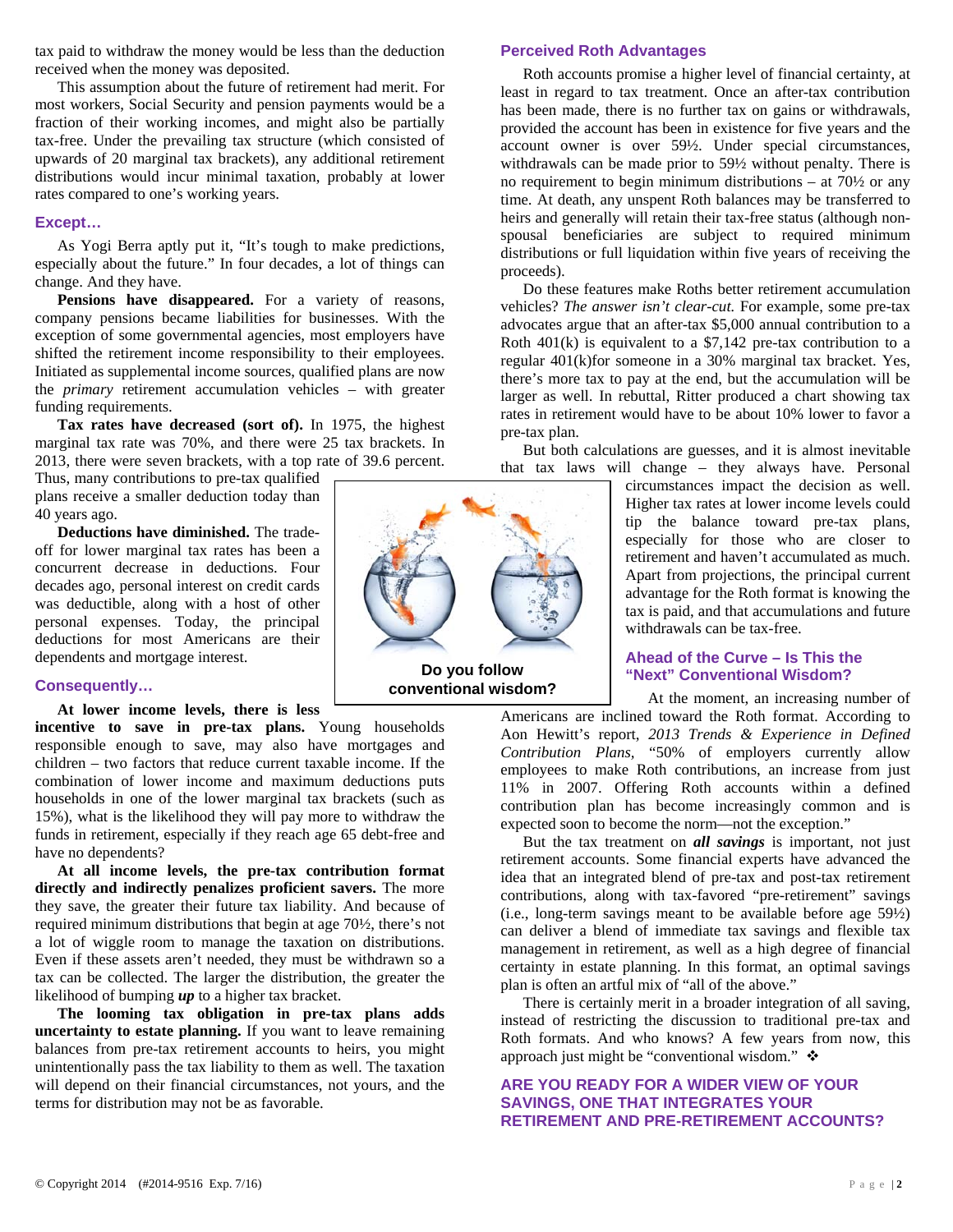

Isaiah Austin is now 20 years old; he is over seven feet tall, and athletic. As an elite college basketball player at Baylor University, Austin expected to be selected in the National Basketball Association's June 2014 draft, an event that would quite likely lead to a multi-million dollar contract to play professionally.

However, a genetic test in a physical examination just days before the draft revealed Austin has Marfan syndrome, a disorder that affects the body's connective tissue. The most serious complications from Marfan syndrome are defects to the aorta and heart valves, such that strenuous exercise may fatally overtax the heart. The condition immediately and completely ended Austin's athletic career.

Austin's story was heart-wrenching, particularly in light of other challenges he had overcome during his childhood, including a detached retina that left him blind in one eye. But the story also has a satisfying alternative ending.

A year ago, in consideration of his professional potential, Austin had taken out an Exceptional Student-Athlete disability insurance policy through the National Collegiate Athletic Association (NCAA), which agreed to pay him if he suffered a career-ending injury or illness. Austin's agent confirmed the policy's benefits were in excess of \$1 million, and since the diagnosis of Marfan syndrome left little debate over Austin's ability to ever return to basketball, a claim would be filed shortly after the draft. Instead, Austin plans to finish his degree studies, and has started a foundation to raise awareness about Marfan syndrome. (In a nice personal touch, the NBA also invited Austin to New York for its draft festivities and made him a ceremonial first-round draft choice.)

#### **Elite-Athlete Insurance: A Little Different, Mostly the Same**

While some of the insurance details are unique to Austin's circumstances, his case contains basic elements common to all individual disability insurance contracts.

Among the unique items: Amateur athletes can secure protection even before they begin playing professionally, but only for their time as an amateur; coverage is usually only one year. Coverage can be obtained from an NCAA-sponsored insurance company, or other private insurers (such as Lloyd's of London). The NCAA, which oversees amateur collegiate athletics, allows athletes to borrow to pay the premiums, and

even offers in-house financing, with the premium loan to be repaid from the athlete's first contract. Depending on the sport, annual premiums can range from \$3,500 to \$14,000 for \$1 million in coverage.

Beyond these peculiarities, the essential factors for determining disability coverage are the same.

**The health of the applicant matters, and pre-existing conditions may be excluded.** Because of his health history, Austin's policy would not have paid if he suffered a careerending eye or shoulder injury.

**Income must be verified.** An applicant must be able to substantiate his earnings through independent documentation, like check stubs or tax returns. For not-yet-professional athletes, verification came from multiple scouting services and talent evaluators, who considered Austin among the top 64 basketball prospects in the world.

**The definition of disability and elimination period determines the payment of benefits.** In any disability insurance policy, the definition is critical. The NCAA's coverage only pays if the athlete suffers a "career-ending injury" or illness while enrolled in college, and has a 12-month waiting period before a claim can be filed.

But athletes may suffer career-diminishing injuries, ones that result in a loss of speed, explosiveness, or skill. While they may recover, they can no longer perform at an elite level and make a living from their athletic abilities. This prompts the question: At what point can the injury be considered career-ending? In Austin's case, the answer is clear-cut: he shouldn't be playing basketball at all. But if the athlete can play pick-up basketball at the local YMCA has there really been a career-ending injury?

Other insurance companies offer eliteathlete policies that pay benefits for injuries that result in diminished earning potential. (One version: slot insurance. If a projected first-round draft choice is selected in a lower round because of an injury, the insurance company pays a

benefit based on what the player's contract would have been had he/she been drafted higher.)

#### **Seeing Your Future, and Protecting It**

Athletes perhaps have a greater appreciation for the possibility of injury, and how it impacts their ability to perform. **But most adults would be well-served to similarly value their own economic potential and insure it appropriately.**

Isaiah Austin isn't going to play professional basketball, but his decision – as a 19-year-old – to protect his financial future gives him the resources to adjust his dreams and succeed in another avenue of life. Whether he initiated the process on his own, or followed the advice of someone else, he acted prudently to preserve the economic potential he had already created. ❖

The value of insurance isn't that it guarantees happy endings, but that it can prevent tragic ones.



**Most adults would be well-served to value their own economic potential and insure it appropriately.**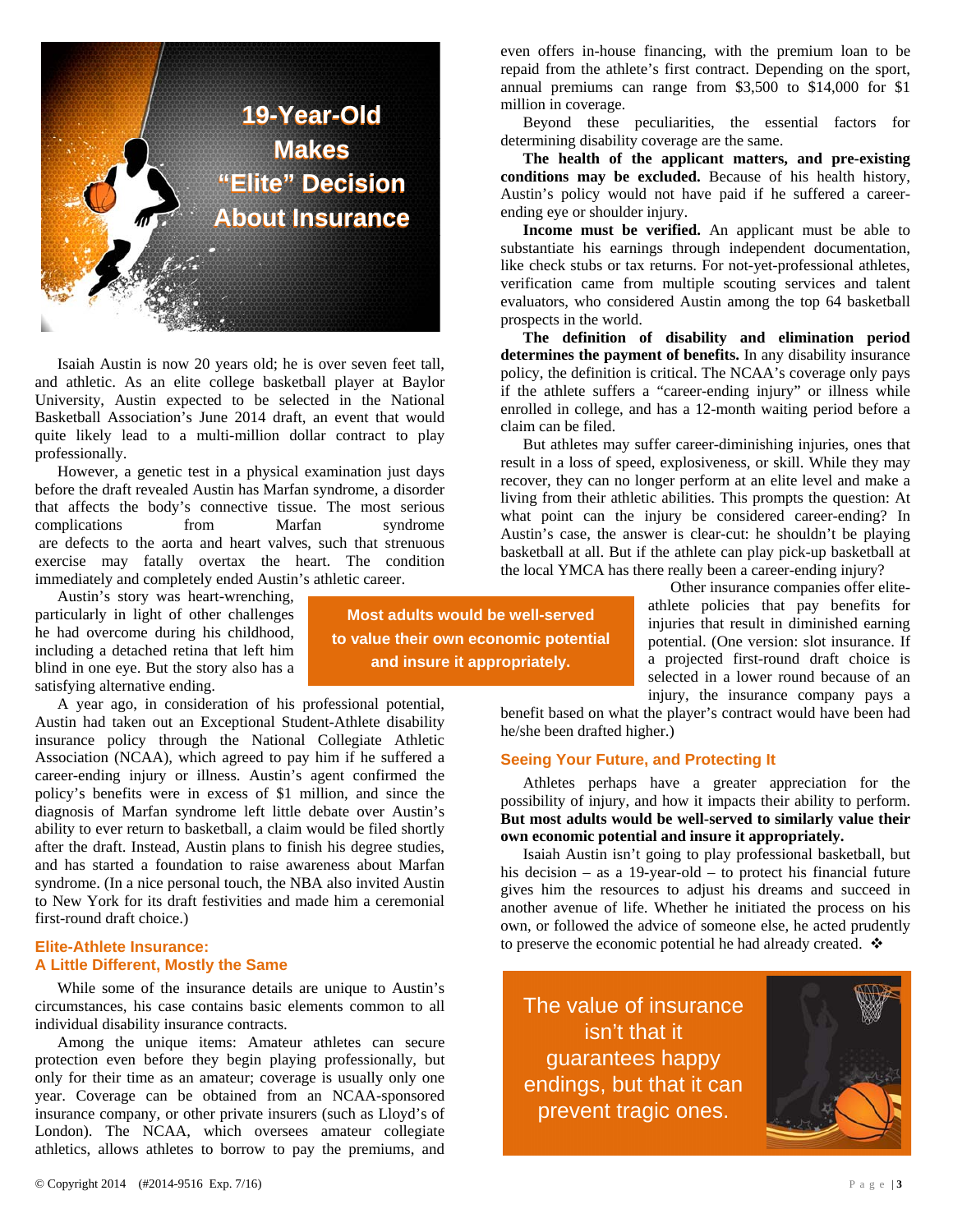# *Detail Déjà Vu:*  **A \$400,000 Beneficiary Mistake**

**(and some possible solutions)**



Over and over, stories pop up in the media about overlooked beneficiary details that end up disrupting finances and dashing dreams. Most unfortunate, the harm often falls on those who expected to receive the most benefit. Like this one:

### **Assets with beneficiary designations can bypass the probate process, allowing heirs to receive funds in a timely manner.**

Newly married, battling cancer, and wanting to make sure his adult children received an inheritance, Leonard Smith met with his financial advisors and attorneys to make sure his children would inherit the balance of his IRA retirement account. Two months later, Smith died.

Smith's intentions were clearly known by his children and his advisors. But somehow, incorrectly completed paperwork negated his well-defined plans. On the beneficiary line for his IRA, Smith had written "To be distributed pursuant to my last will and testament," instead of specifically listing the names of his children along with the percentages designated to each. The custodian for the account refused to release the funds. Instead, the institution prepared to distribute the funds to the default beneficiary, Smith's surviving spouse (of two months).

A court battle ensued. Five years later, the court awarded \$400,000 to Smith's wife. And the children received nothing.

"I had no idea that a will could be trumped by an IRA beneficiary form," said Deborah Smith-Marez, 50, Leonard's daughter, in a June 27, 2014, interview with *Yahoo Finance*.

#### **The Priority & Importance of Beneficiary Designations**

Retirement accounts, life insurance policies, bank accounts, certificates of deposit, stocks, annuity contracts, bonds, and mutual funds have beneficiary designations. **Assets with beneficiary designations can bypass the probate process, allowing heirs to receive funds in a timely manner.** To ensure the speedy distribution of funds, beneficiary designations take precedence over similar stipulations in a will.

The challenge for households is that it is impossible to consolidate beneficiary designations. Each insurance policy, retirement account, or annuity has its own beneficiary

designation, and if life events (a birth, death, divorce) necessitate a change in beneficiaries, the correction must be made to each account. And the responsibility to update beneficiaries falls squarely on the individual; it is impossible for financial institutions to be aware of all the life events that might require beneficiary changes.

#### **How to Consolidate the Beneficiary Process**

Even if you can't consolidate your beneficiaries onto one statement, you can consolidate the process, and minimize the possibility of a beneficiary error. Here are several options:

**Get all your documents in one place.** It seems self-evident, but unless you've established a specific location for your financial documents, it's easy to forget, misplace or overlook an account with beneficiary designations. An ideal arrangement includes digital archiving options, both online and portable physical storage (like an external hard drive).

**Plan to update beneficiary forms at least once a year – or whenever a "life event" occurs.** Some of this is awareness, some of it is planning. A birth, death, marriage, or divorce in your family should immediately trigger the question: "Do we need to re-evaluate our beneficiaries?" And every annual financial review should include a recap of beneficiaries. These aren't hard tasks, but honestly, when is the last time you checked the beneficiaries on all your accounts?

**Use expert assistance, especially if you're designating multiple beneficiaries.** It's not enough to know who you want to inherit the assets; you have to do it the right way. Do **t**he phrases "per stirpes" and "per capita" mean anything to you? They should, especially if you want to leave different amounts to different generations of heirs. Fractional divisions of assets, particularly those that are not equal, must be properly defined.

#### **Protect Your Beneficiaries**

Recent data estimates that more than \$12 trillion is held in IRAs and 401(k) plans. As the Baby Boom generation begins to pass away, more and more of these accounts are going to become estate assets, with beneficiary designations. If you care about transferring these assets to loved ones, charities, or other special causes, it is absolutely essential to get the paperwork correct. While you are alive, you may get by with haphazard organization and sloppy record-keeping. The problem comes when you die, because it's almost impossible to undo your mistakes.  $\mathbf{\hat{P}}$ 

**PROTECT YOUR BENEFICIARIES. GET ORGANIZED, GET PROFESSIONAL COUNSEL, AND GET ON A SCHEDULE FOR REVIEWS.**